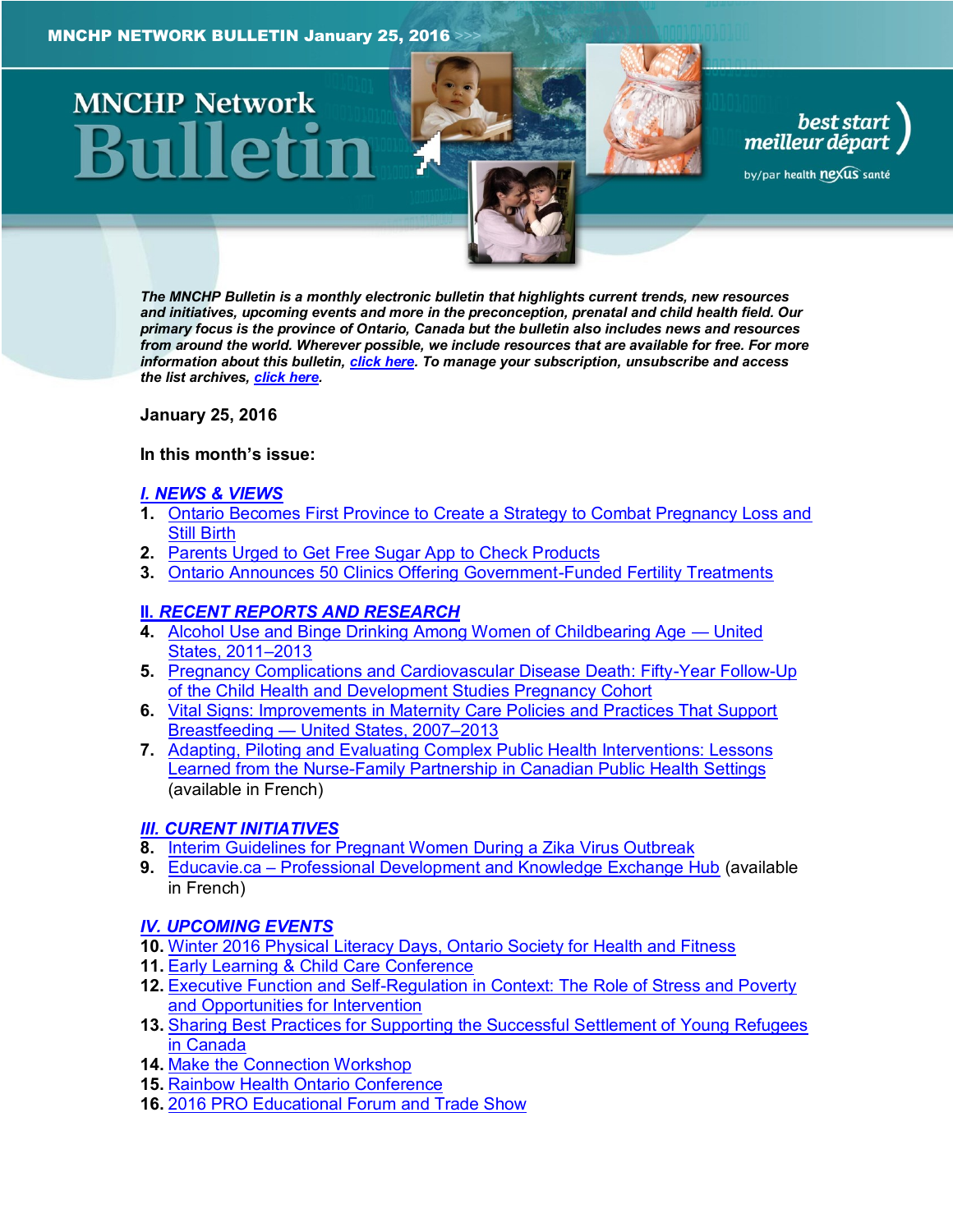- **17.** [Save the Date: Collaborative State of Mind Conference](#page-9-1)  Starting with The 'Self' [Self-Regulation for the Adults Who Care for Children & Youth](#page-9-1)
- **18.** [13th International Congress on Obesity 2016](#page-9-2)
- **19.** [The 13th Annual Summer Institute on Early Childhood Development -](#page-10-0) Growing ECE [Access and Quality: Opportunities and Challenges](#page-10-0)
- **20.** [Childbirth Educator Training Workshop](#page-10-1)

# *[V. RESOURCES](#page-10-2)*

- **21.** [How Does Learning Happen? Ontario'](#page-10-3)s Pedagogy for the Early Years (available in French)
- **22.** [New Regulations Related to the Child Care and Early Years Act](#page-10-4)
- **23.** [Infographics: Parental Support for Child Health](#page-11-0) (available in French)

# *[VI. FEATURED BEST START RESOURCES](#page-11-1)*

**24.** [Child Discipline Campaign Resources](#page-11-2) (available in French)

# <span id="page-1-0"></span>**I. NEWS & VIEWS**

# <span id="page-1-1"></span>**1. Ontario Becomes First Province to Create a Strategy to Combat Pregnancy Loss and Still Birth**

The *Ottawa Citizen* describes Ontario's efforts to be the first province to pass a pregnancy loss awareness bill. As a topic that has often been regarded as taboo, Liza Walter, a committee member highlights that "Ontario will be leading the way in breaking the silence and addressing the issues surrounding pregnancy and infant loss" (Csanady, 2015, December 7). This bill will also outline expectations for the Ministry of Health to increase support for research and care in this area.

News:<http://www.ottawacitizen.com/health/health/11573958/story.html> Bill: [http://www.ontla.on.ca/web/bills/bills\\_detail.do?locale=en&BillID=3575](http://www.ontla.on.ca/web/bills/bills_detail.do?locale=en&BillID=3575)

# [\[Return to top\]](#page-0-0)

# <span id="page-1-2"></span>**2. Parents Urged to Get Free Sugar App to Check Products**

The BBC News reports on a new app to assist people in learning the sugar content of food products. The goal of this app is to encourage families to choose healthier food options and in turn reduce the rates of tooth decay, obesity and diabetes. This initiative aims to address the alarming amounts of sugar that children in the UK are consuming. Public Health England suggests that young children are eating three to four times the recommended sugar limit.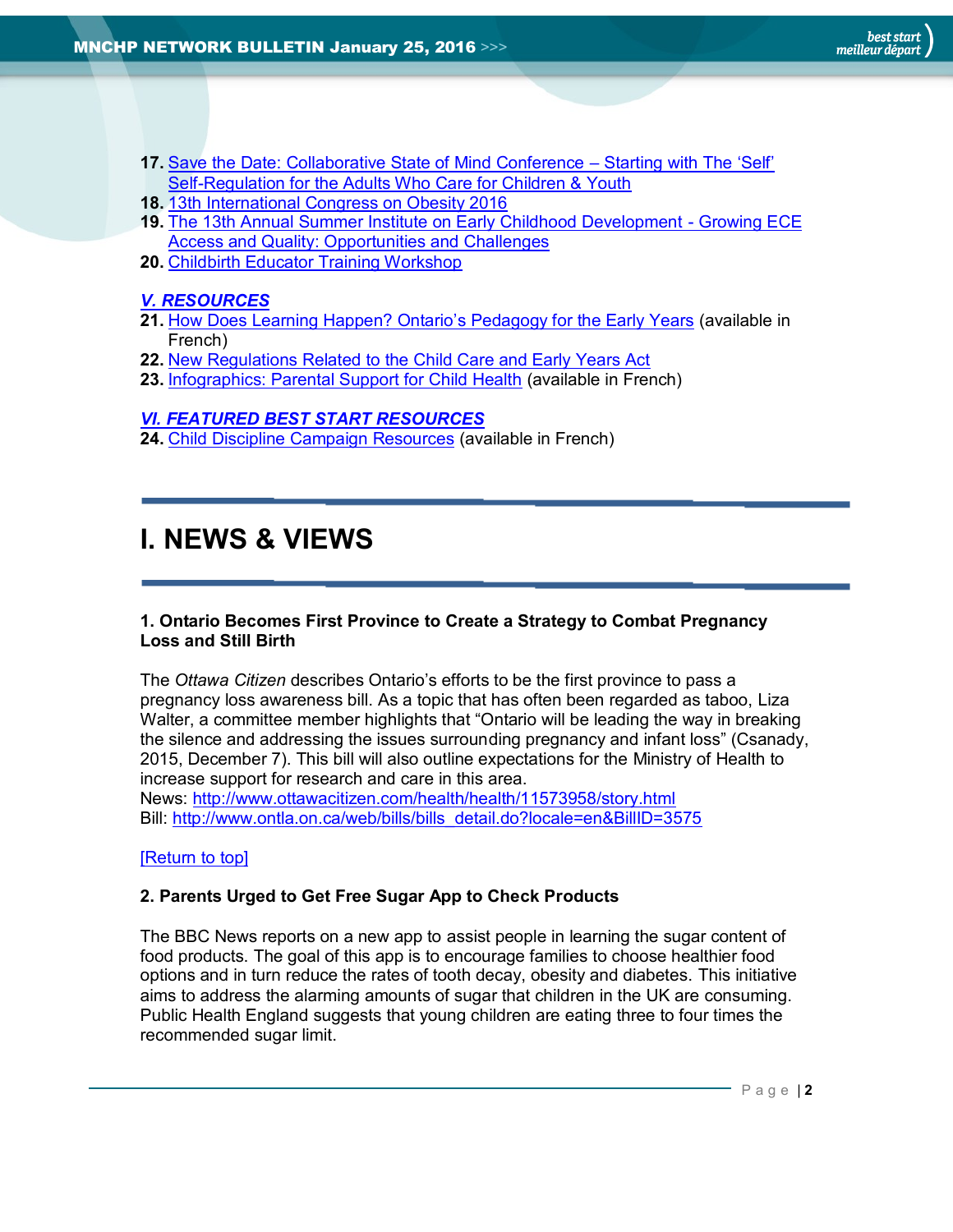News:<http://www.bbc.com/news/health-35199889>

# [\[Return to top\]](#page-0-0)

# <span id="page-2-0"></span>**3. Ontario Announces 50 Clinics Offering Government-Funded Fertility Treatments**  (available in French

The Ministry of Health announced that the government will now contribute to the cost of one in vitro fertilization (IVF) cycle per eligible patient per lifetime along with unlimited rounds of artificial insemination. Those eligible include people with a medical condition that causes infertility, single individuals who wish to have a child, and same-sex couples. This funding is aligned with Ontario's *Patients First: Action Plan for Health Care* and the government will be monitoring the success of the program.

EN: [http://news.ontario.ca/mohltc/en/2015/12/ontario-announces-50-clinics-offering](http://news.ontario.ca/mohltc/en/2015/12/ontario-announces-50-clinics-offering-government-funded-fertility-treatments.html?utm_source=ondemand&utm_medium=email&utm_campaign=p)[government-funded-fertility-](http://news.ontario.ca/mohltc/en/2015/12/ontario-announces-50-clinics-offering-government-funded-fertility-treatments.html?utm_source=ondemand&utm_medium=email&utm_campaign=p)

[treatments.html?utm\\_source=ondemand&utm\\_medium=email&utm\\_campaign=p](http://news.ontario.ca/mohltc/en/2015/12/ontario-announces-50-clinics-offering-government-funded-fertility-treatments.html?utm_source=ondemand&utm_medium=email&utm_campaign=p) FR: [http://news.ontario.ca/mohltc/fr/2015/12/lontario-annonce-50-cliniques-qui-offriront](http://news.ontario.ca/mohltc/fr/2015/12/lontario-annonce-50-cliniques-qui-offriront-des-traitements-de-fertilite-finances-par-le-gouvernemen.html)[des-traitements-de-fertilite-finances-par-le-gouvernemen.html](http://news.ontario.ca/mohltc/fr/2015/12/lontario-annonce-50-cliniques-qui-offriront-des-traitements-de-fertilite-finances-par-le-gouvernemen.html)

[\[Return to top\]](#page-0-0)

# <span id="page-2-1"></span>**II. RECENT REPORTS AND RESEARCH**

*\* indicates journal subscription required for full text access*

#### <span id="page-2-2"></span>**4. Alcohol Use and Binge Drinking Among Women of Childbearing Age — United States, 2011–2013**

Tan, C. H., Denny, C. H., Cheal, N. E., Sniezek, J. E., & Kanny, D. (2015). *Alcohol use and binge drinking among women of childbearing age — United States, 2011– 2013.* Morbidity and Mortality Weekly Report. 64(37),1042-1046. Retrieved from: [http://www.cdc.gov/mmwr/preview/mmwrhtml/mm6437a3.](http://www.cdc.gov/mmwr/preview/mmwrhtml/mm6437a3.htm?s_cid=mm6437a3_w) [htm?s\\_cid=mm6437a3\\_w](http://www.cdc.gov/mmwr/preview/mmwrhtml/mm6437a3.htm?s_cid=mm6437a3_w)

# ABSTRACT:

Alcohol use during pregnancy is a leading preventable cause of birth defects and developmental disabilities. Alcohol-exposed pregnancies (AEPs) can lead to fetal alcohol syndrome and other fetal alcohol spectrum disorders (FASDs), which result in neurodevelopmental deficits and lifelong disability. In 2005, the Surgeon General issued an advisory urging women who are pregnant or who might become pregnant to abstain from alcohol use. Healthy People 2020 set specific targets for abstinence from alcohol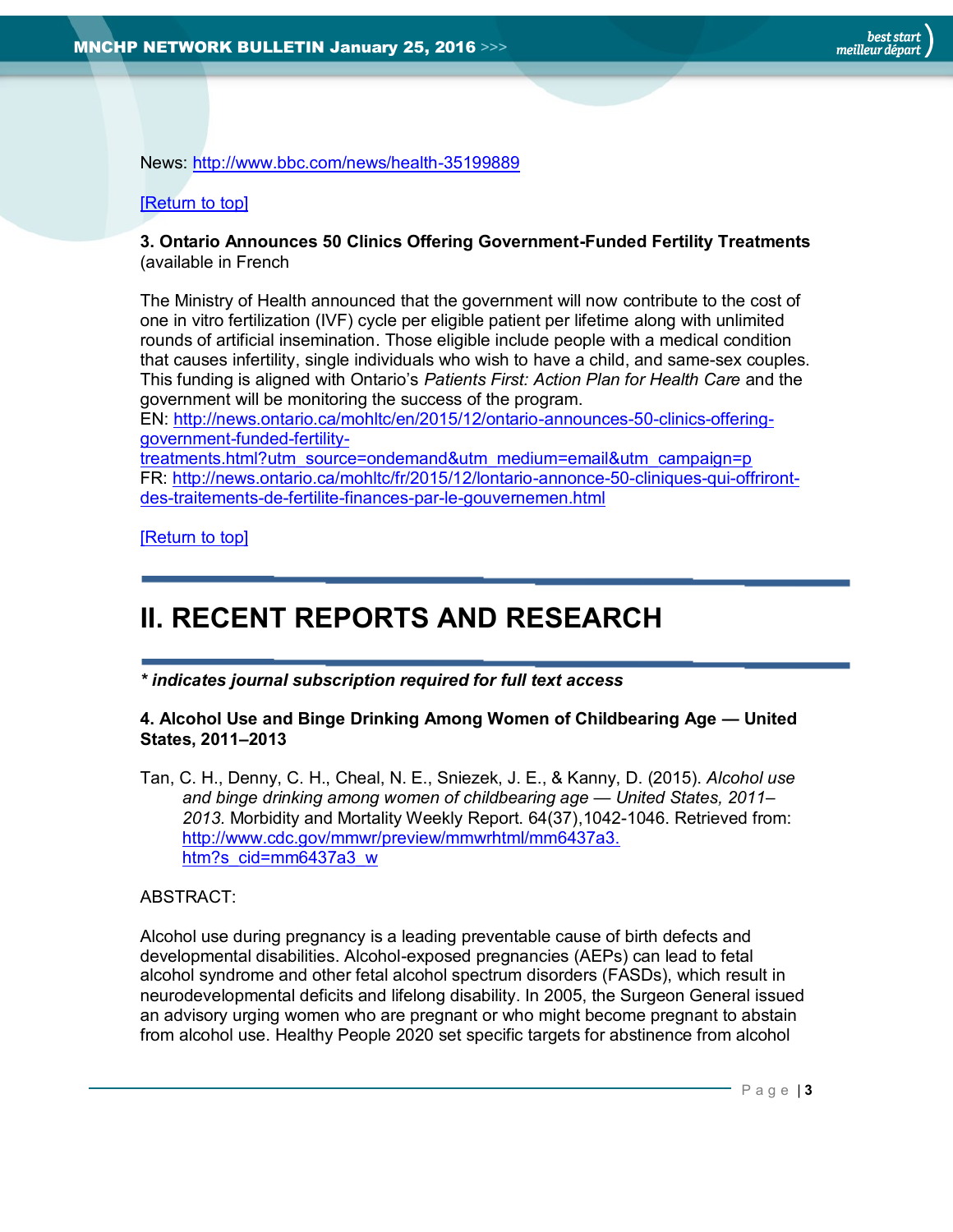best start<br>meilleur départ

use (MICH-11.1) and binge drinking (MICH-11.2) for pregnant women. To estimate the prevalence of any alcohol use and binge drinking in the past 30 days among women aged 18-44 years, CDC analyzed 2006-2010 Behavioral Risk Factor Surveillance System (BRFSS) data. Based on their self-reports, an estimated 51.5% of nonpregnant women used alcohol, as did 7.6% of pregnant women.

The prevalence of binge drinking was 15.0% among nonpregnant women and 1.4% among pregnant women. Among pregnant women, the highest prevalence estimates of reported alcohol use were among those who were aged 35-44 years (14.3%), white (8.3%), college graduates (10.0%), or employed (9.6%). Among binge drinkers, the average frequency and intensity of binge episodes were similar, approximately three times per month and six drinks on an occasion, among those who were pregnant and those who were not. Clinical practices that advise women about the dangers associated with drinking while pregnant, coupled with community-level interventions that reduce alcohol-related harms, are necessary to mitigate AEP risk among women of childbearing age and to achieve the Healthy People 2020 objectives.

[http://www.cdc.gov/mmwr/preview/mmwrhtml/mm6437a3.htm?s\\_cid=mm6437a3\\_w](http://www.cdc.gov/mmwr/preview/mmwrhtml/mm6437a3.htm?s_cid=mm6437a3_w)

#### [\[Return to top\]](#page-0-0)

## <span id="page-3-0"></span>**5. Pregnancy Complications and Cardiovascular Disease Death: Fifty-Year Follow-Up of the Child Health and Development Studies Pregnancy Cohort**

Cirillo, P. M, & Cohn, B. A. (2015), Pregnancy complications and cardiovascular disease death: Fifty-year follow-up of the child health and development studies pregnancy cohort. *Circulation.* Retrieved from: [http://circ.ahajournals.org](http://circ.ahajournals.org/content/early/2015/09/14/CIRCULATIONAHA.113.003901.full.pdf+html) [/content/early/2015/09/14/CIRCULATIONAHA.113.003901.full.pdf+html](http://circ.ahajournals.org/content/early/2015/09/14/CIRCULATIONAHA.113.003901.full.pdf+html)

# ABSTRACT:

# **Background**

Few studies have investigated the combination of pregnancy complications that predict risk for cardiovascular disease (CVD) death and how risk changes with age. This report presents a comprehensive investigation of the relation of the occurrence of multiple pregnancy complications to CVD death over 5 decades in a large pregnancy cohort.

# **Methods and Results**

We examined pregnancy events (1959-1967) and CVD death through 2011 in 14,062 women from the Child Health and Development Studies. CVD death was determined by linkage to California Vital Statistics and National Death Index. Women were a median age of 26 years at enrollment and 66 years in 2011. Pre-existing hypertension (Hazard Ratio, (HR)=3.5; 95% Confidence Interval (CI)=2.4,5.1); glycosuria (HR=4.2; CI=1.3,13.1); late-onset pre-eclampsia (after week 34, HR=2.0; CI=1.2,3.5); and hemoglobin decline over the 2nd and 3rd trimesters (HR=1.7; CI=1.2,2.7) predicted CVD death. Delivery of a small-for-gestation or preterm infant and early-onset pre-eclampsia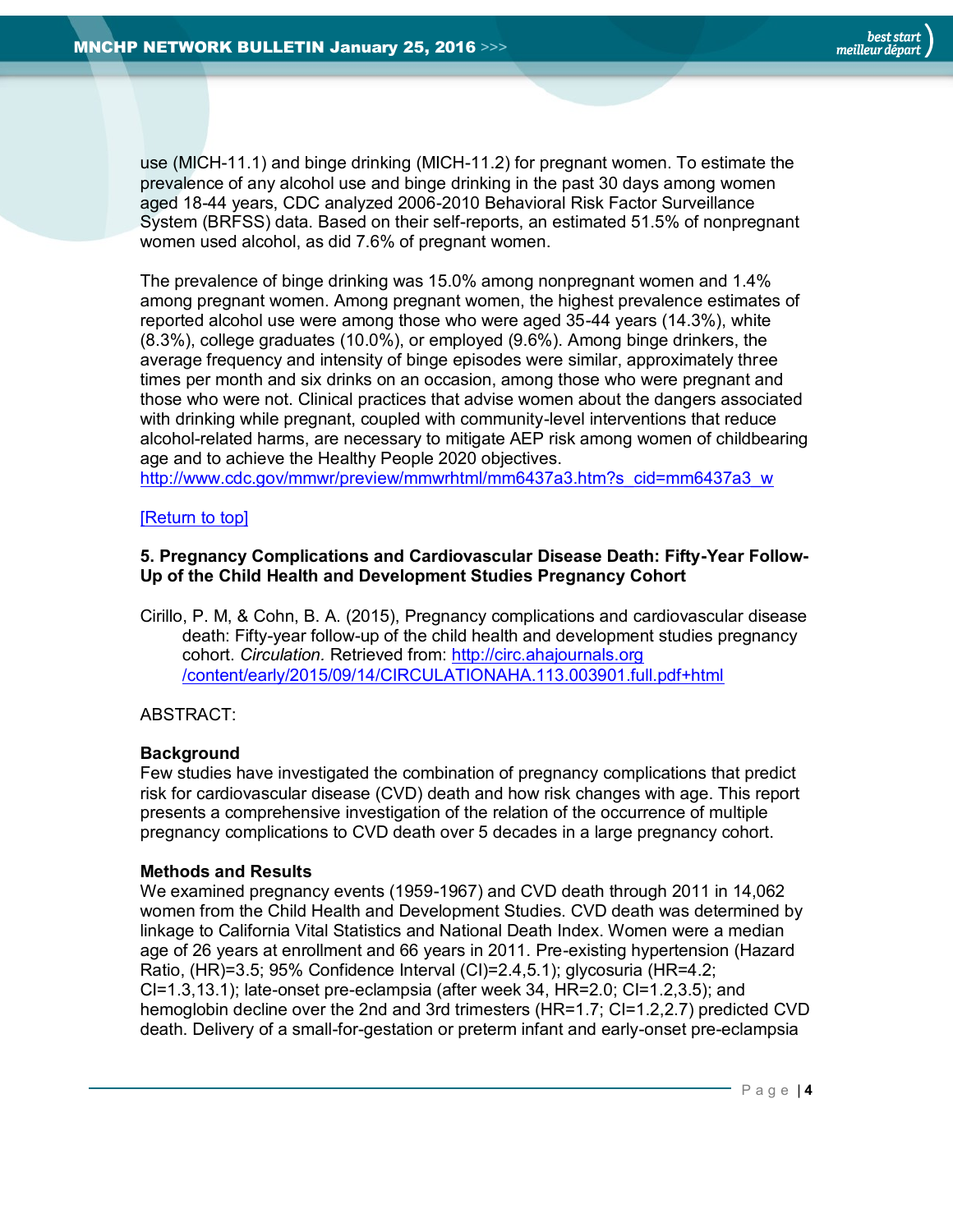best start meilleur départ

(by week 34) significantly predicted premature CVD death (p<0.05 for age dependence). Preterm birth combined with hemorrhage, gestational hypertension, or pre-existing hypertension identified women with a 4 to 7-fold increased risk of CVD death. Preeclampsia in combination with pre-existing hypertension conferred a significant nearly 6 fold risk compared to a 4-fold risk for pre-existing hypertension alone.

*Conclusions*—We observed combinations of pregnancy complications that predict high risk of death and two new risk markers, glycosuria and hemoglobin decline. Obstetricians serve as primary care physicians for many young women and can readily use these complications to identify high-risk women to implement early prevention. [http://circ.ahajournals.org/content/early/2015/09/14/CIRCULATIONAHA.113.003901.full.](http://circ.ahajournals.org/content/early/2015/09/14/CIRCULATIONAHA.113.003901.full.pdf+html) [pdf+html](http://circ.ahajournals.org/content/early/2015/09/14/CIRCULATIONAHA.113.003901.full.pdf+html)

#### [\[Return to top\]](#page-0-0)

#### <span id="page-4-0"></span>**6. Vital Signs: Improvements in Maternity Care Policies and Practices That Support Breastfeeding — United States, 2007–2013**

Perrine, C. G., Galuska, D. A., Dohack, J. L., Shealy, K. R., Murphy, P. E., Grummer-Strawn, L. M., Scanlon, K. S. (2015). Vital signs: Improvements in maternity care policies and practices that support breastfeeding — United States, 2007–2013. *Morbidity and Mortality Weekly Report*, *64*(39),1112-1117. Retrieved from: [http://www.cdc.gov/mmwr/preview/mmwrhtml/mm](http://www.cdc.gov/mmwr/preview/mmwrhtml/mm6439a5.htm) [6439a5.htm](http://www.cdc.gov/mmwr/preview/mmwrhtml/mm6439a5.htm)

ABSTRACT:

#### **Background**

Although 80% of U.S. mothers begin breastfeeding their infants, many do not continue breastfeeding as long as they would like to. Experiences during the birth hospitalization affect a mother's ability to establish and maintain breastfeeding. The Baby-Friendly Hospital Initiative is a global program launched by the World Health Organization and the United Nations Children's Fund, and has at its core the Ten Steps to Successful Breastfeeding (Ten Steps), which describe evidence-based hospital policies and practices that have been shown to improve breastfeeding outcomes.

#### **Methods**

Since 2007, CDC has conducted the biennial Maternity Practices in Infant Nutrition and Care (mPINC) survey among all birth facilities in all states, the District of Columbia, and territories. CDC analyzed data from 2007 (baseline), 2009, 2011, and 2013 to describe trends in the prevalence of facilities using maternity care policies and practices that are consistent with the Ten Steps to Successful Breastfeeding.

#### **Results**

The percentage of hospitals that reported providing prenatal breastfeeding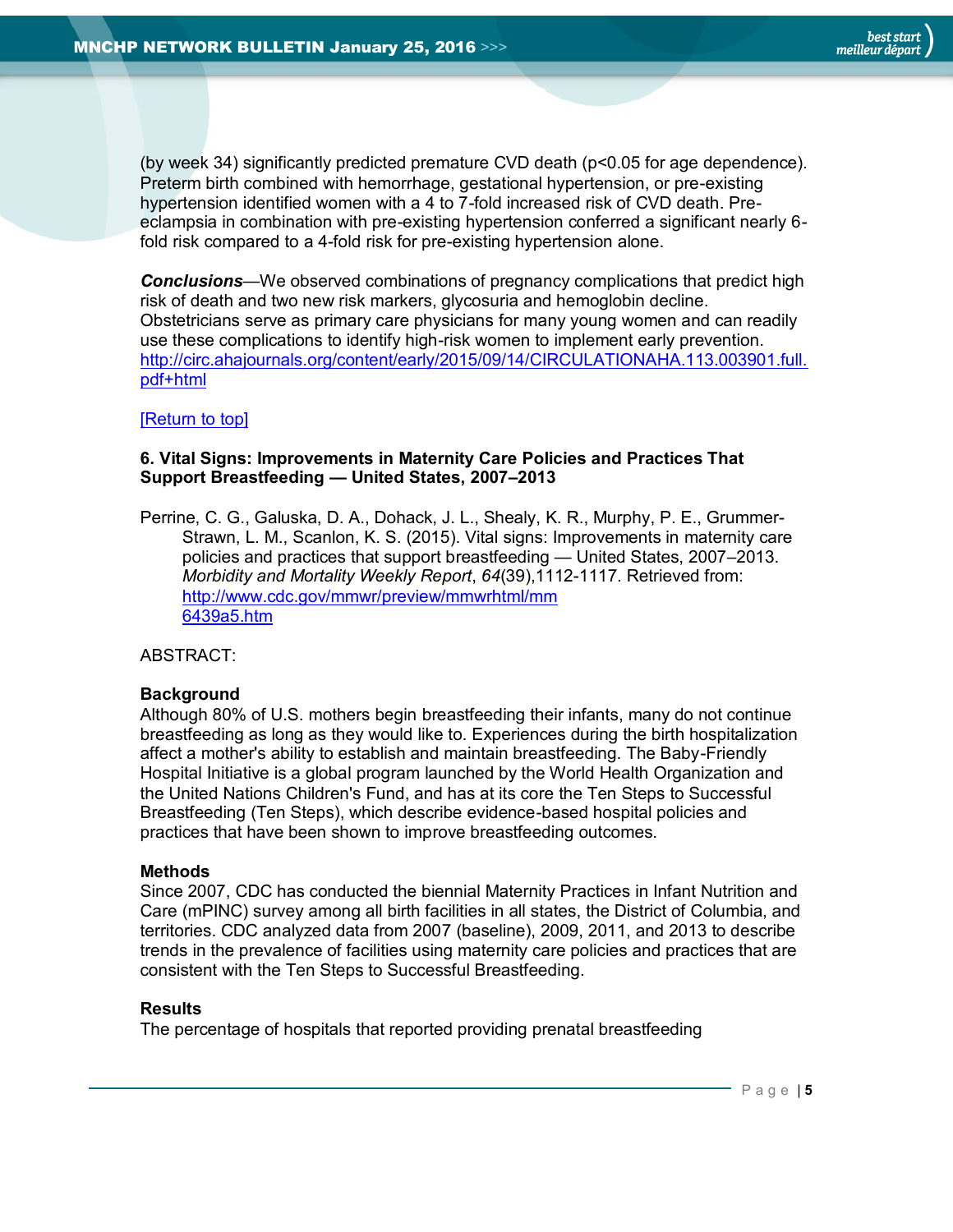education (range = 91.1%–92.8%) and teaching mothers breastfeeding techniques (range = 87.8%–92.2%) was high at baseline and across all survey years. Implementation of the other eight steps was lower at baseline. From 2007 to 2013, six of these steps increased by 10–21 percentage points, although limiting non–breast milk feeding of breastfed infants and fostering post-discharge support only increased by 5–6 percentage points. Nationally, hospitals implementing more than half of the Ten Steps increased from 28.7% in 2007 to 53.9% in 2013.

#### **Conclusions**

Maternity care policies and practices supportive of breastfeeding are improving nationally; however, more work is needed to ensure all women receive optimal breastfeeding support during the birth hospitalization.

#### **Implications for Public Health Practice**

Because of the documented benefits of breastfeeding to both mothers and children, and because experiences in the first hours and days after birth help determine later breastfeeding outcomes, improved hospital policies and practices could increase rates of breastfeeding nationwide, contributing to improved child health. <http://www.cdc.gov/mmwr/preview/mmwrhtml/mm6439a5.htm>

#### [\[Return to top\]](#page-0-0)

## <span id="page-5-0"></span>**7. Adapting, Piloting and Evaluating Complex Public Health Interventions: Lessons Learned from the Nurse-Family Partnership in Canadian Public Health Settings**

(available in French)

Jack, S .M. Catherine, N., Gonzalez, A., MacMillan, H. L., Sheehan, D., & Waddell, C. (2015). Adapting, piloting and evaluating complex public health interventions: lessons learned from the Nurse-Family Partnership in Canadian public health settings. *Health Promotion and Chronic Disease Prevention in Canada: Research, Policy and Practice,* 35*(8/9)*. Retrieved from: [http://www.phac](http://www.phac-aspc.gc.ca/publicat/hpcdp-pspmc/35-8-9/ar-07-eng.php)[aspc.gc.ca/publicat/hpcdp-pspmc/35-8-9/ar-07-eng.php](http://www.phac-aspc.gc.ca/publicat/hpcdp-pspmc/35-8-9/ar-07-eng.php)

ABSTRACT:

#### **Introduction**

The Nurse-Family Partnership (NFP) is a home-visit program for young and first-time, socially and economically disadvantaged mothers. Evidence from three United States randomized controlled trials (RCTs) on the effectiveness of this intervention at improving pregnancy outcomes, improving child health and development, and increasing maternal economic self-sufficiency is robust. However, the effectiveness of the NFP in Canada, with its different health and social care context, needs to be determined. The purpose of this article is to describe the complex process for moving the NFP from the research arena to full implementation in Canada.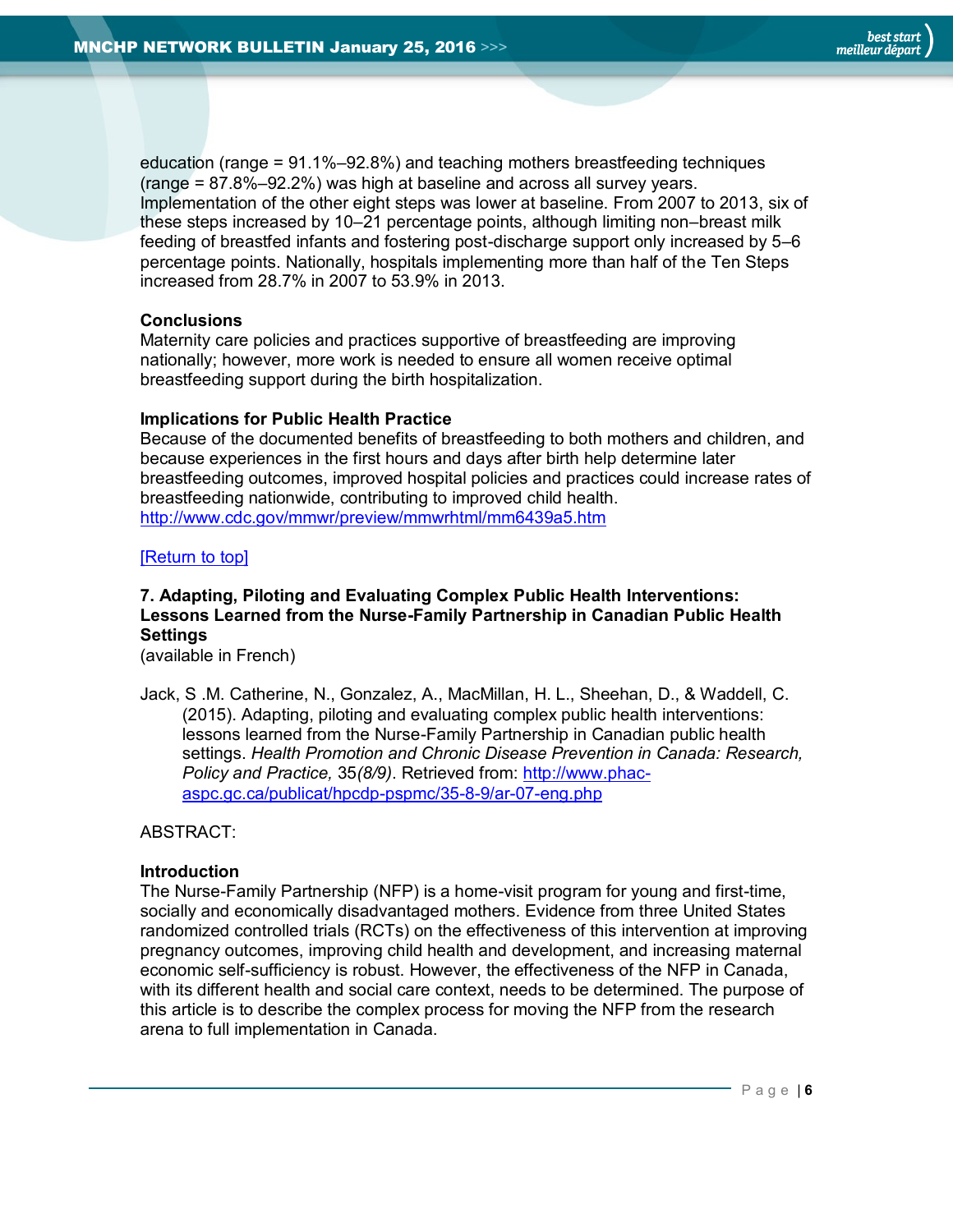#### **Methods**

This process of evaluation in Canada includes (1) adapting the intervention; (2) piloting the intervention in small-scale feasibility and acceptability studies; and (3) conducting an RCT and process evaluation through a study called the British Columbia Healthy Connections Project (BCHCP). This large-scale evaluation also creates an opportunity to expand the NFP evidence base by conducting an additional study to examine potential biological mechanisms linking intervention and behavioural outcomes in children.

#### **Results**

Adaptation of the NFP home-visit materials is a continuous process. A pilot project determined that it was feasible to enrol eligible women into the NFP. This pilot also determined that, in Canada, it was most appropriate for public health agencies to implement the NFP and for public health nurses to deliver the intervention. Finally, the pilot showed that this intensive home-visit program was acceptable to clients, their family members and health care providers.

EN:<http://www.phac-aspc.gc.ca/publicat/hpcdp-pspmc/35-8-9/ar-07-eng.php> FR:<http://www.phac-aspc.gc.ca/publicat/hpcdp-pspmc/35-8-9/ar-07-fra.php>

[\[Return to top\]](#page-0-0)

# <span id="page-6-0"></span>**III. CURRENT INITIATIVES**

# <span id="page-6-1"></span>**8. Interim Guidelines for Pregnant Women During a Zika Virus Outbreak**

The CDC in the United States has developed interim guidelines for health care providers in the United States caring for pregnant women during a Zika virus outbreak. These guidelines include recommendations for pregnant women considering travel to an area with Zika virus transmission and recommendations for screening, testing and management of pregnant returning travelers. http://www.cdc.gov/mmwr/volumes/65/wr/mm6502e1er.htm?s\_cid=mm6502e1er.htm\_w

# <span id="page-6-2"></span>**9. Educavie.ca – Professional Development and Knowledge Exchange Hub** (available in French)

Educavie.ca has become the place to be for French professionals in health units, community health centres and school boards across Ontario. We would like to invite you to visit the site and discover the many French health promotion resources, connect with other professionals or be kept in the loop for upcoming events in French.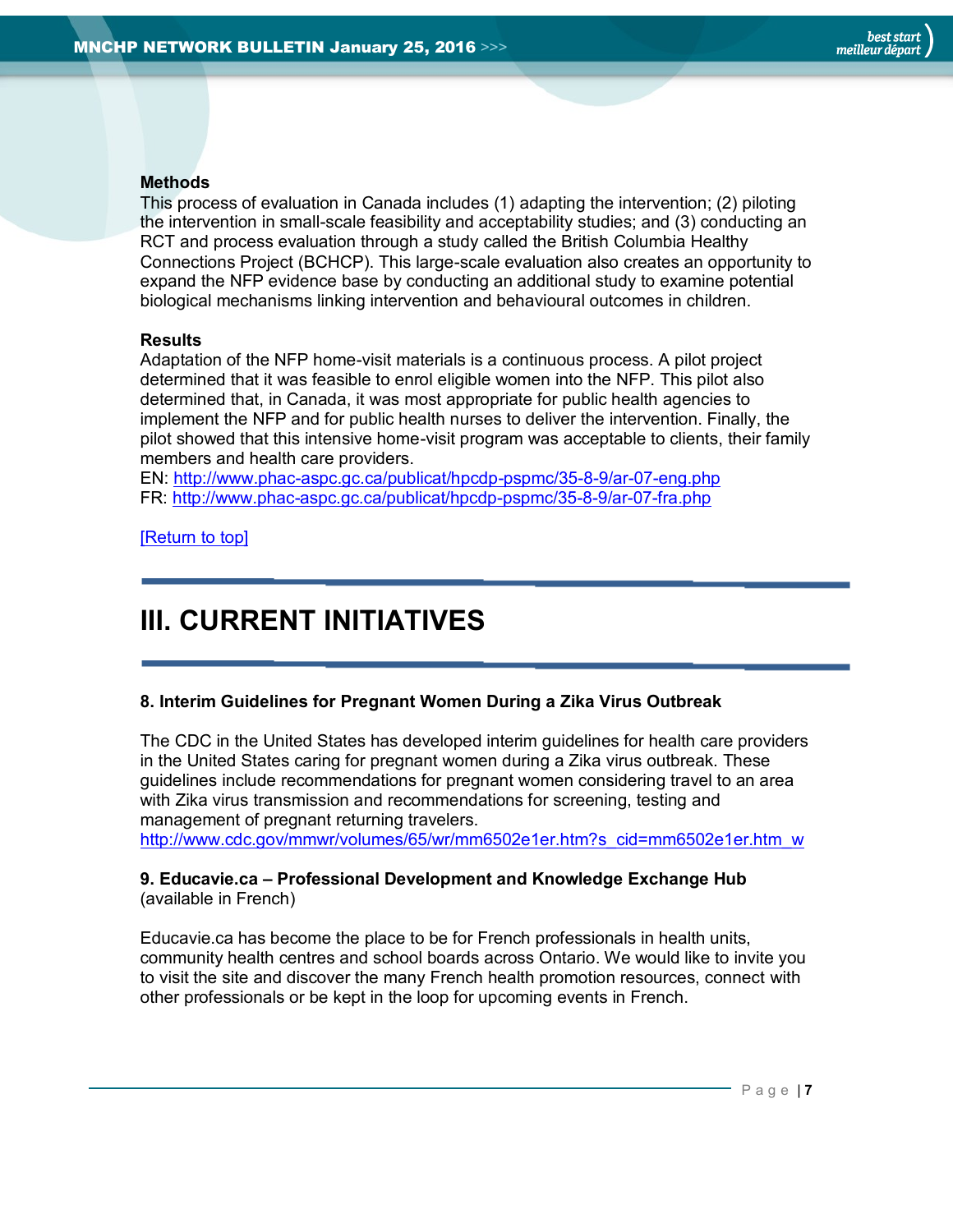Educavie.ca is a professional development and knowledge exchange hub; it is a one stop shop to stay abreast of health promotion activities and resources in the areas of mental health, substance abuse, healthy eating, physical literacy as well as development and sexuality. Becoming a member and promoting your French resources or events is easy; a few clicks and French practitioners all over Ontario will be in the know! Visit Educavie.ca today and become a member! [www.educavie.ca](http://www.educavie.ca/)

<span id="page-7-0"></span>[\[Return to top\]](#page-0-0)

# **IV. UPCOMING EVENTS**

<span id="page-7-1"></span>**10. Winter 2016 Physical Literacy Days, Ontario Society for Health and Fitness**  February and March, 2016: Various, Ontario

Ontario Society for Health and Fitness (OSHF) is thrilled to be partnering with the Healthy Active Living and Obesity Research Group (HALO) to offer special full-day workshops that will introduce practitioners to the Canadian Assessment of Physical Literacy (CAPL). Sessions are taking place across Ontario to increase awareness and improve understanding of physical literacy, as well as provide comprehensive hands-on training in physical literacy evaluation. Attendees will be guided through novel and dynamic protocols that will test their own movement skills and ultimately enhance the delivery of child and youth activity programming. <http://www.oshf.ca/view.asp?ccid=603>

[\[Return to top\]](#page-0-0)

#### <span id="page-7-2"></span>**11. Early Learning & Child Care Conference**

February 6, 2016: Hamilton

This event features keynote speaker Drew Dudley. He asks "How many of you are completely comfortable with calling yourself a leader? What would happen if you asked that at your next staff meeting? What percentage of hands do you feel would be raised?" Leadership educator Drew Dudley has asked that question to hundreds of thousands of people around the world, and he's yet to find an organization where the majority of employees are willing to call themselves leaders. That's a problem, and this session will focus on how to solve it.

<https://ascy.ca/>

[\[Return to top\]](#page-0-0)

P a g e | **8**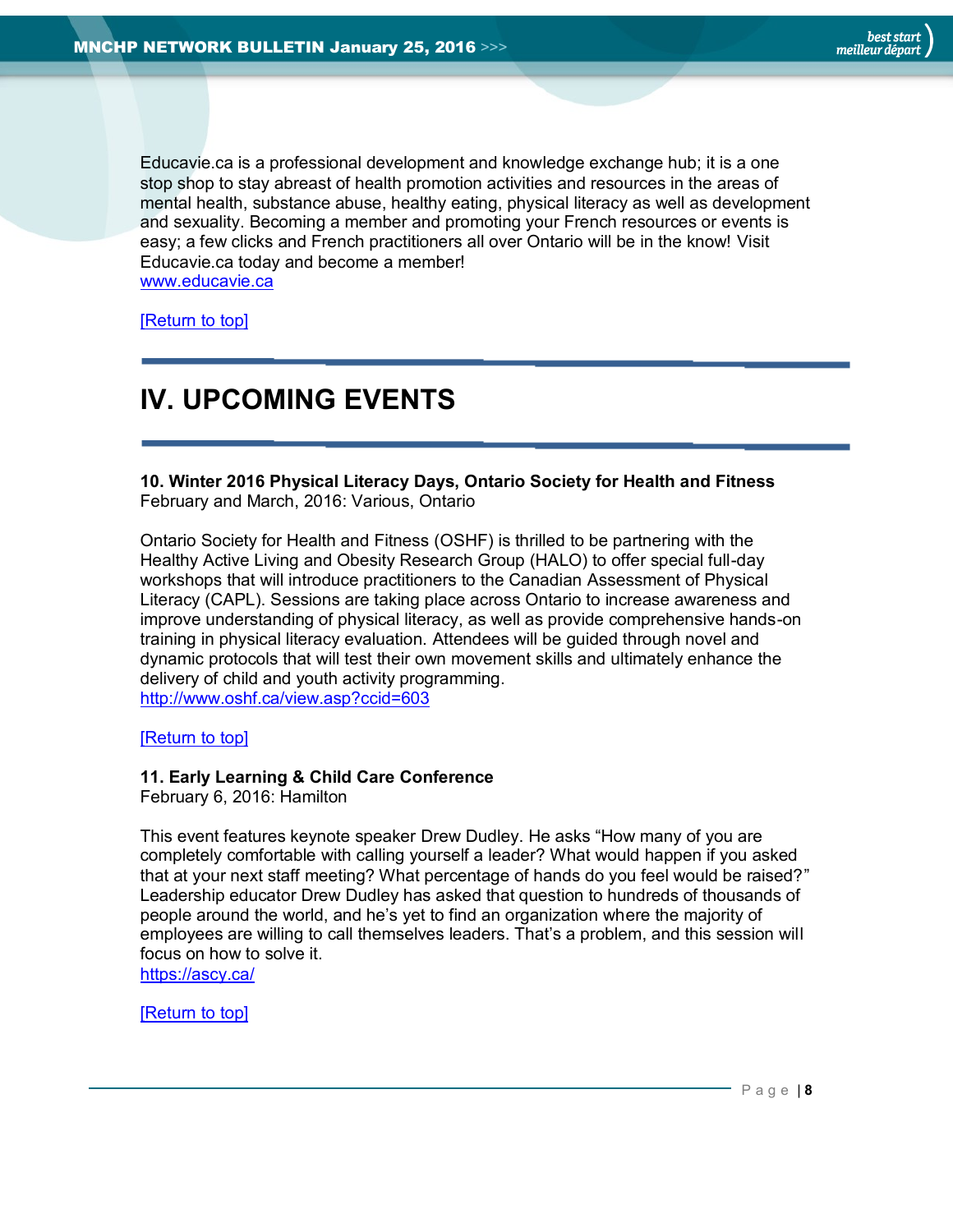# <span id="page-8-0"></span>**12. Executive Function and Self-Regulation in Context: The Role of Stress and Poverty and Opportunities for Intervention**

February 25, 2016: Webinar

This presentation provides an overview of executive function and self-regulation with particular emphasis on (1) their developmental and neuroscience underpinnings, and (2) research discussing the effects of stress and poverty on their development. The presentation will review strategies for skill development in children and adults whose executive functioning and self-regulation have been compromised or challenged by highstress situations. The goals for the session include describing executive function and self-regulation skills in children and adults, presenting research on how stress and poverty influence these skills, and identifying strategies and opportunities for intervention.

<http://aia.berkeley.edu/training/online/webinars/2016-aia-webinar-series/#Webinar%201>

#### [\[Return to top\]](#page-0-0)

# <span id="page-8-1"></span>**13. Sharing Best Practices for Supporting the Successful Settlement of Young Refugees in Canada**

March 2, 2016: Toronto

This Wisdom2Action event will focus on bringing together local and regional groups who will be directly responding to the needs of incoming refugee children, youth and their families. Using participatory methods and tools from the Art of Hosting and Harvesting Meaningful Conversations approach, participants will have the opportunity to learn and share promising practices for supporting the successful resettlement of refugee children and youth into Canadian communities, and for ensuring their long-term resilience and wellbeing.

<http://www.cyccnetwork.org/wisdom2action-events/refugees/>

[\[Return to top\]](#page-0-0)

#### <span id="page-8-2"></span>**14. Make the Connection Workshop**

March 2-4, 2016: Toronto

Make the Connection programs put attachment theory into nine fun and purposeful sessions. Caregivers learn what babies need to form secure attachments, practice with their baby/toddler and reflect on their parenting role. This workshop is for staff with an educational background and/or work experience with infants and toddlers. [http://www.psychologyfoundation.org/EventDetail?EventKey=9c5c511d-7bba-4b73](http://www.psychologyfoundation.org/EventDetail?EventKey=9c5c511d-7bba-4b73-a9ce-6fcba6383196&WebsiteKey=7ec8b7ce-729b-4aff-acd8-2f6b59cd21ab) [a9ce-6fcba6383196&WebsiteKey=7ec8b7ce-729b-4aff-acd8-2f6b59cd21ab](http://www.psychologyfoundation.org/EventDetail?EventKey=9c5c511d-7bba-4b73-a9ce-6fcba6383196&WebsiteKey=7ec8b7ce-729b-4aff-acd8-2f6b59cd21ab)

[\[Return to top\]](#page-0-0)

#### <span id="page-8-3"></span>**15. Rainbow Health Ontario Conference**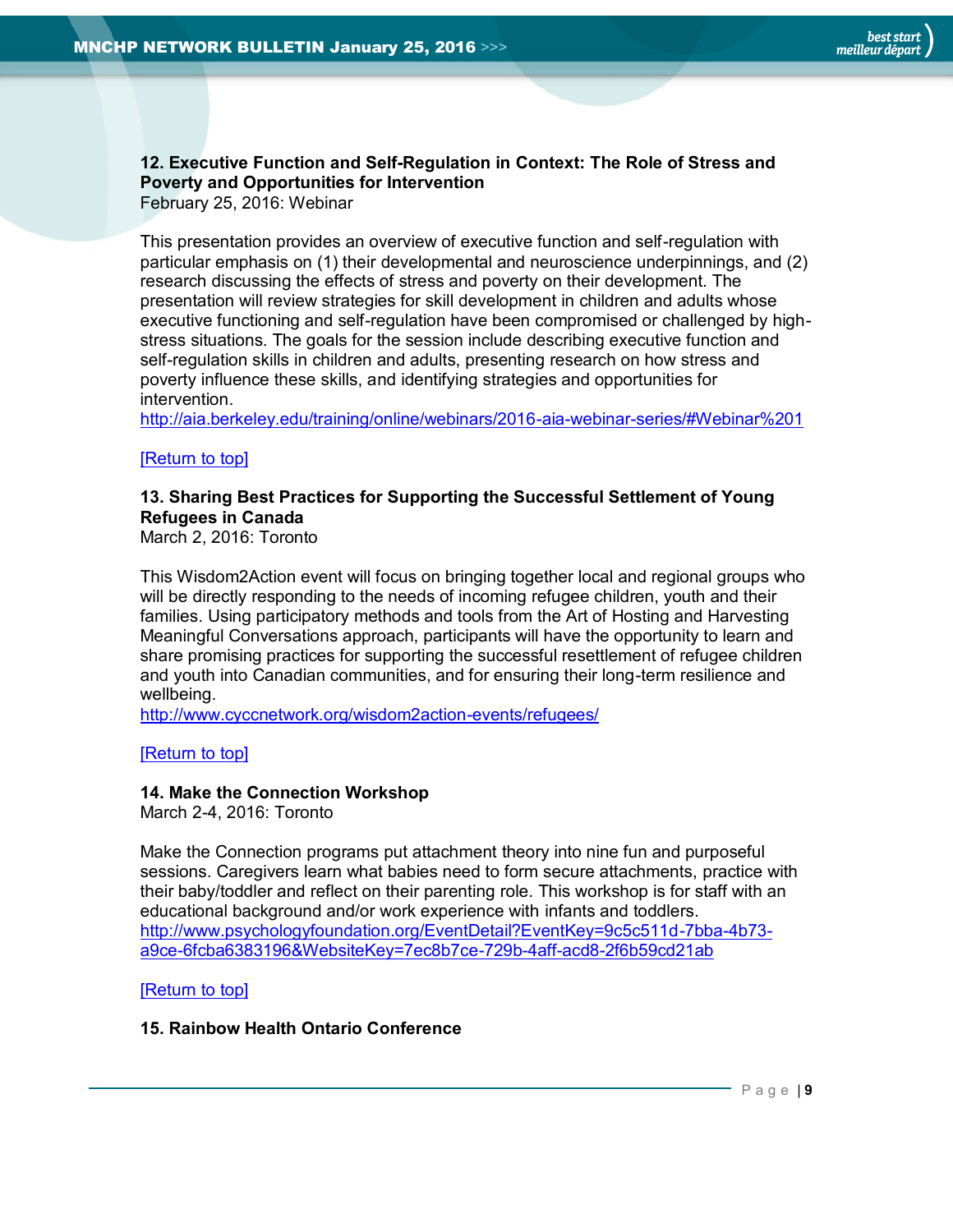

March 9-11, 2016: London

Canada's only professional LGBTQ health and wellness conference features over 50 workshops delivered by health and social service providers, researchers, policy makers and activists. The conference covers an exceptionally wide range of topics and is known for its first-rate content and friendly atmosphere. [www.rainbowhealthontario.ca/conference](http://www.rainbowhealthontario.ca/conference)

[\[Return to top\]](#page-0-0)

# <span id="page-9-0"></span>**16. 2016 Parks and Recreation Ontario (PRO) Educational Forum and Trade Show** April 5-8, 2016: Collingwood

This annual event is for those who love to work and play in parks, recreation, sport, health promotion and community-based services. This year's program features more than 70 educational sessions and keynote addresses and plenty of opportunities to network with and learn from colleagues from across the province. [http://www.cvent.com/events/the-2016-parks-and-recreation-ontario-educational-forum](http://www.cvent.com/events/the-2016-parks-and-recreation-ontario-educational-forum-and-trade-show/event-summary-1a8a94d3adf04dbf9e3f6e0062adf5f5.aspx)[and-trade-show/event-summary-1a8a94d3adf04dbf9e3f6e0062adf5f5.aspx](http://www.cvent.com/events/the-2016-parks-and-recreation-ontario-educational-forum-and-trade-show/event-summary-1a8a94d3adf04dbf9e3f6e0062adf5f5.aspx)

#### [\[Return to top\]](#page-0-0)

#### <span id="page-9-1"></span>**17. Save the Date: Collaborative State of Mind Conference – Starting with The 'Self' Self-Regulation for the Adults Who Care for Children & Youth** April 27, 2016: Mississauga

Through a line-up of dynamic speakers and presenters, this full-day conference will focus on the importance of self-regulation for the adults who work with children and youth in Peel's schools and community. This year's keynote speaker will be Dr. Stuart Shanker.

<http://eyeonkids.ca/docs/files/savethedate.jpg>

[\[Return to top\]](#page-0-0)

#### <span id="page-9-2"></span>**18. 13th International Congress on Obesity 2016**

May 1-4, 2016: Vancouver

This Congress has a wide set of programme tracks that encompass the full life course. In addition to symposia the congress will include: debates, prizes for scientific excellence and poster prizes and the Final Plenary Lecture immediately before the Closing Ceremony, on a major breaking development in obesity research to ensure that the Congress is as up-to-the minute as possible.

<http://www.worldobesity.org/what-we-do/events/ico/intconob2016/ico-16-registration/>

[\[Return to top\]](#page-0-0)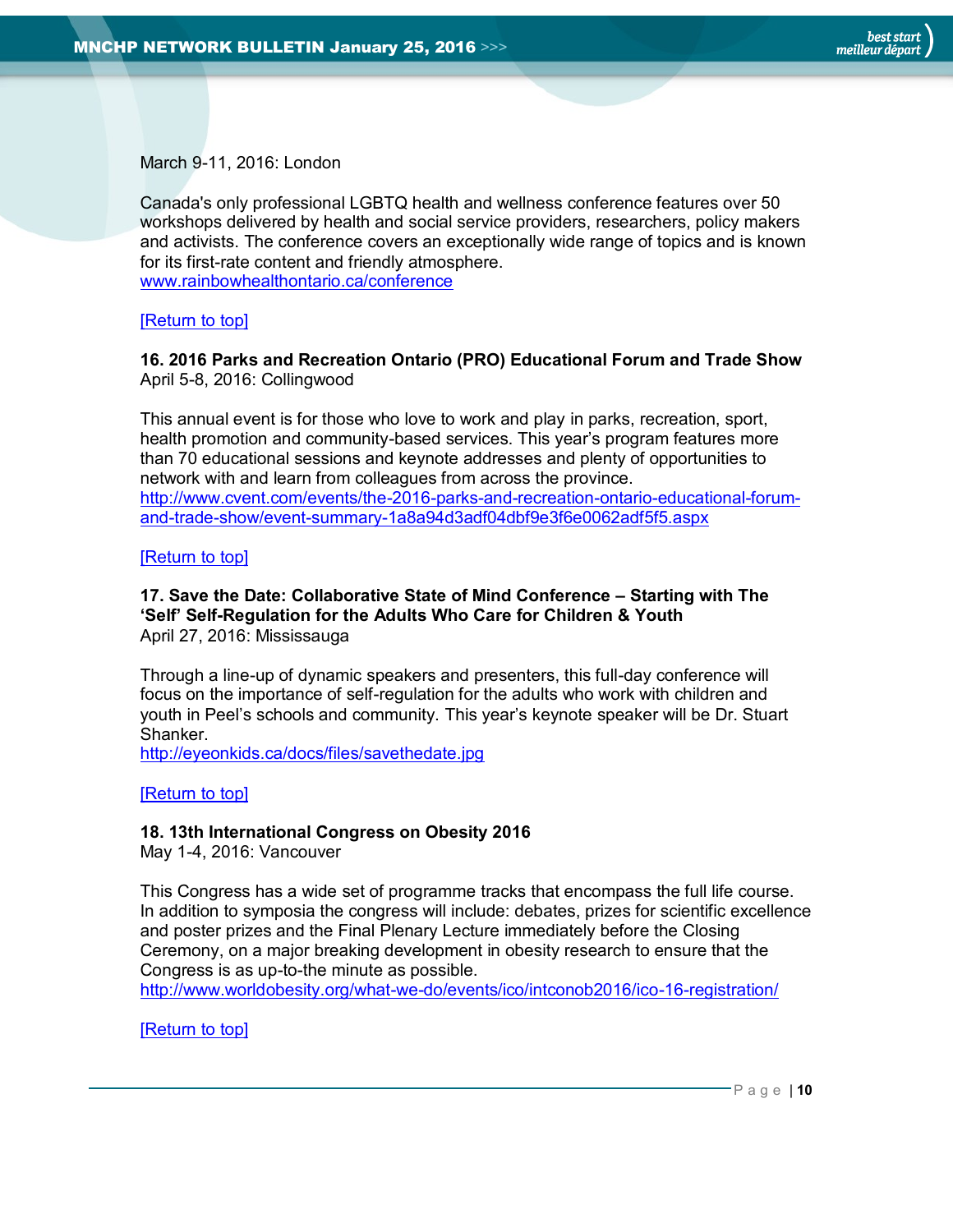<span id="page-10-0"></span>**19. The 13th Annual Summer Institute on Early Childhood Development - Growing ECE Access and Quality: Opportunities and Challenges** June 2-3, 2016: Toronto

Across Canada and around the Globe policymakers are looking to expand children's access to early childhood education. Join Rowena Chair of the OECD's Education and Skills Directorate and Tove Mogstad Slinde of the OECD Network on Early Childhood Education and Care as they discuss how states are expanding ECE access while maintaining program quality; balancing the needs of 0-3 year olds with programs for 4-6 year olds; and addressing children's right to ECE with parents need for child care. [http://www.oise.utoronto.ca/atkinson/Events/2016\\_Events/Summer\\_Institute\\_2016.html](http://www.oise.utoronto.ca/atkinson/Events/2016_Events/Summer_Institute_2016.html)

#### [\[Return to top\]](#page-0-0)

# <span id="page-10-1"></span>**20. Childbirth Educator Training Workshop**

July 7-9, 2016: Vaughan

This interactive and dynamic two day workshop is one of the steps to becoming a CAPPA Certified Childbirth Educator. Participants will learn teaching strategies for helping to prepare families for their journey through childbirth. [http://www.icappa.net/events/EventDetails.aspx?id=711707&group=](http://www.icappa.net/events/EventDetails.aspx?id=711707&group)

[\[Return to top\]](#page-0-0)

# <span id="page-10-2"></span>**V. RESOURCES**

#### <span id="page-10-3"></span>**21. How Does Learning Happen? Ontario's Pedagogy for the Early Years**  (available in French)

This is a professional learning resource for those working in child care and child and family programs. It supports pedagogy and program development in early years settings that is shaped by views about children, the role of educators and families and the relationships among them. It builds on foundational knowledge about children and is grounded in new research and leading-edge practice from around the world. EN:<http://www.edu.gov.on.ca/childcare/pedagogy.html> FR:<http://www.edu.gov.on.ca/gardedenfants/pedagogy.html>

#### [\[Return to top\]](#page-0-0)

#### <span id="page-10-4"></span>**22. New Regulations Related to the Child Care and Early Years Act**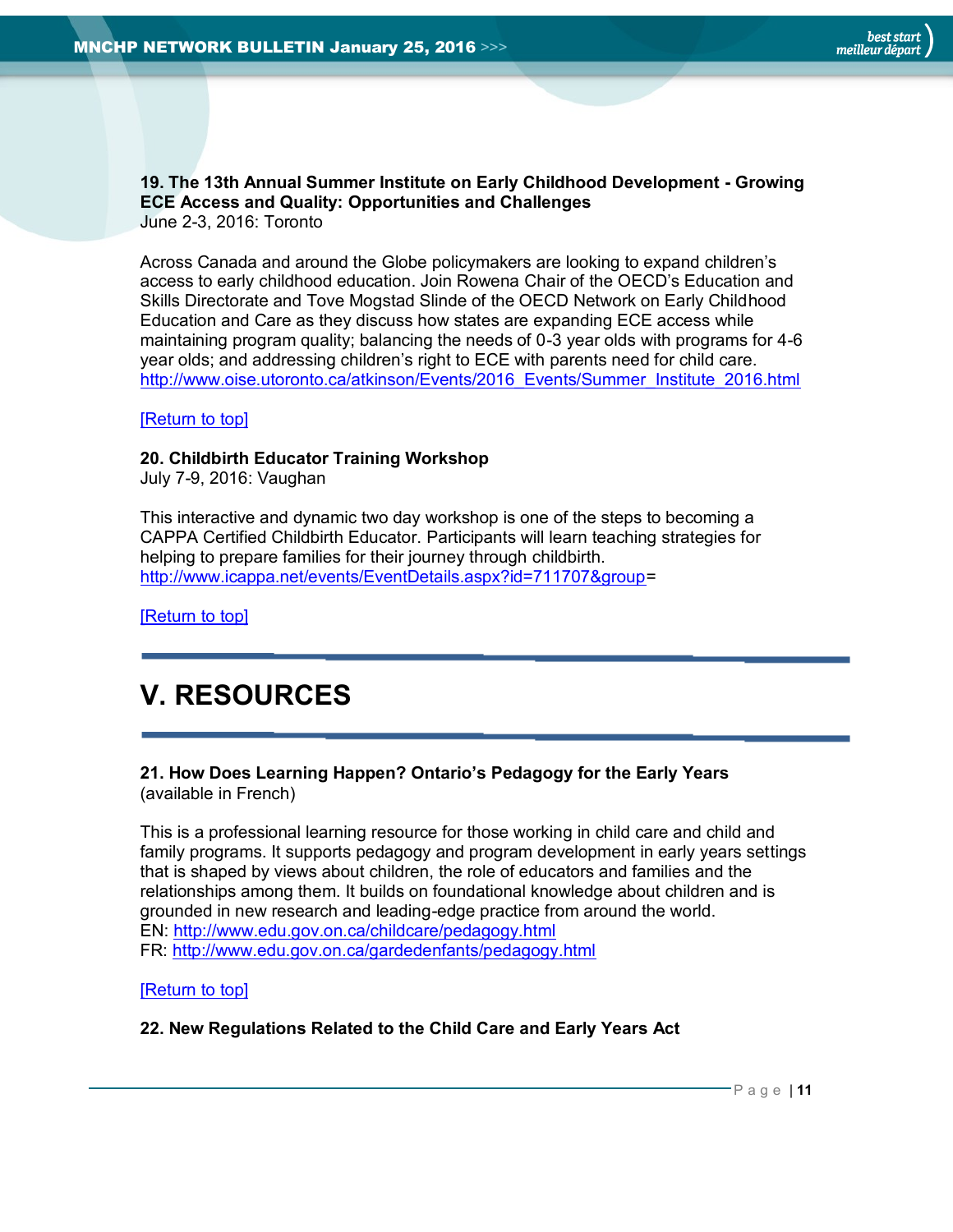This webinar discusses new regulations related to the Child Care and Early Years Act. Webinar:<http://www1.webcastcanada.ca/events/registration/moed0615eng.php> Link to the Act:<http://www.ontario.ca/laws/statute/14c11>

## <span id="page-11-0"></span>**23. Infographics: Parental Support for Child Health**

(available in French)

Three new infographics from Public Health Ontario present results from a telephone survey of 3,206 parents living in Ontario, conducted between February and March, 2015. Each infographic focuses on specific child health behaviour: daily physical activity, screen time and healthy eating.

EN:

[https://www.publichealthontario.ca/en/BrowseByTopic/HealthPromotion/Pages/Parental-](https://www.publichealthontario.ca/en/BrowseByTopic/HealthPromotion/Pages/Parental-Support-for-Child-Health.aspx)[Support-for-Child-Health.aspx](https://www.publichealthontario.ca/en/BrowseByTopic/HealthPromotion/Pages/Parental-Support-for-Child-Health.aspx)

FR:

[https://www.publichealthontario.ca/fr/BrowseByTopic/HealthPromotion/Pages/parental](https://www.publichealthontario.ca/fr/BrowseByTopic/HealthPromotion/Pages/parental-support-for-child-health.aspx)[support-for-child-health.aspx](https://www.publichealthontario.ca/fr/BrowseByTopic/HealthPromotion/Pages/parental-support-for-child-health.aspx)

[\[Return to top\]](#page-0-0)

# <span id="page-11-1"></span>**VI. FEATURED BEST START RESOURCES**

#### <span id="page-11-2"></span>**24. Child Discipline Campaign Resources**

(available in French)

Last fall, the Best Start Resource Centre launched an awareness campaign to reduce the prevalence of physical and emotional punishment of children from birth to age 6. The main audience is mothers, fathers and other primary caregivers of children. If you are not already familiar with this campaign, we encourage you to visit the following pages and download some of the campaign resources.

The key element of the campaign is the website [www.ChildrenSeeChildrenLearn.ca,](http://www.childrenseechildrenlearn.ca/) containing eight videos in each French and English. All the campaign resources are bilingual and are available at [www.en.beststart.org/services/campaigns/child-discipline](http://www.en.beststart.org/services/campaigns/child-discipline-campaign-campaign-resources)[campaign-campaign-resources.](http://www.en.beststart.org/services/campaigns/child-discipline-campaign-campaign-resources) These include:

- A "ready-to-use" parent workshop which includes a DVD and facilitator guide.
- Growth charts to distribute to parents.
- Mini-posters to use in public locations.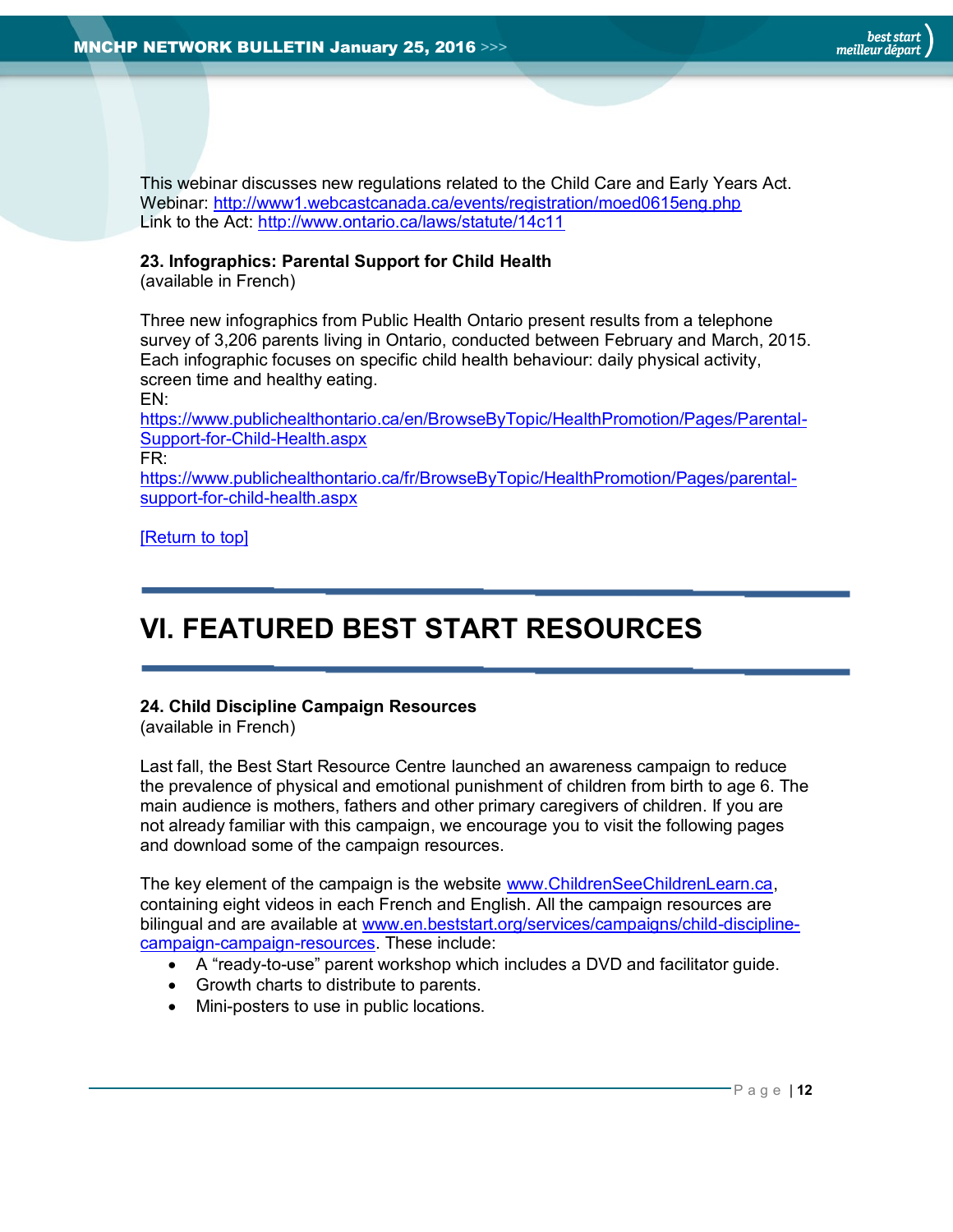- Graphics and articles for use in newsletters and through social media channels. Radio and television public service announcements can also be disseminated through social media.
- Background information on the campaign is available at: [www.en.beststart.org/services/campaigns/child-discipline-campaign-campaign](http://www.en.beststart.org/services/campaigns/child-discipline-campaign-campaign-overview)[overview](http://www.en.beststart.org/services/campaigns/child-discipline-campaign-campaign-overview)

#### *Ressources de la campagne sur la discipline de l'enfant*

*L'automne dernier, le Centre de ressources Meilleur départ a lancé une campagne de sensibilisation visant à réduire la prévalence des châtiments corporels et émotionnels infligés aux enfants, de la naissance à 6 ans. L'auditoire principal visé par la campagne inclut les mères, les pères et les autres personnes qui prennent soin des enfants. Si vous n'êtes pas familiers avec cette campagne, nous vous encourageons à visiter les pages suivantes et à télécharger les ressources de la campagne.*

#### *L'élément principal de la campagne est le site Web*

*www.LesEnfantsVoientLesEnfantsApprennent.ca. Il renferme huit vidéos en français et en anglais. Tout le matériel de la campagne est bilingue et est disponible à [www.fr.meilleurdepart.org/services/campagnes/ressources-de-la-campagne.](http://www.fr.meilleurdepart.org/services/campagnes/ressources-de-la-campagne) Ceci inclut:*

- *Un atelier prêt à l'emploi sur la discipline des enfants, qui contient un DVD et un guide de l'animateur.*
- *Des échelles de croissance à distribuer aux parents.*
- *Des affichettes pour utilisation dans les lieux publics.*
- *Des illustrations et des articles pour utilisation dans des bulletins d'information et à travers les médias sociaux. Des messages d'intérêt public pour la radio et la télévision peuvent aussi être utilisés à travers les médias sociaux.*
- *Des renseignements généraux sur la campagne sont disponibles à : [http://fr.meilleurdepart.org/services/campagnes/campagne-sur-la-discipline](http://fr.meilleurdepart.org/services/campagnes/campagne-sur-la-discipline-information)[information](http://fr.meilleurdepart.org/services/campagnes/campagne-sur-la-discipline-information)*

#### [\[Return to top\]](#page-0-0)

# <span id="page-12-0"></span>**About This Bulletin**

*The Best Start Resource Centre thanks you for your interest in, and support of, our work. Best Start permits others to copy, distribute or reference the work for non-commercial purposes on condition that full credit is given. Because our MNCHP bulletins are designed to support local health promotion initiatives, we would appreciate knowing how this resource has supported, or been integrated into, your work [\(mnchp@healthnexus.ca\)](mailto:mnchp@healthnexus.ca). Please note that the Best Start Resource Centre does not endorse or recommend any events, resources, or publications mentioned in this bulletin.* 

**Information on the MNCHP Network:** Emai[l mnchp@healthnexus.ca](mailto:mnchp@healthnexus.ca) or visit <http://www.beststart.org/services/information.html>